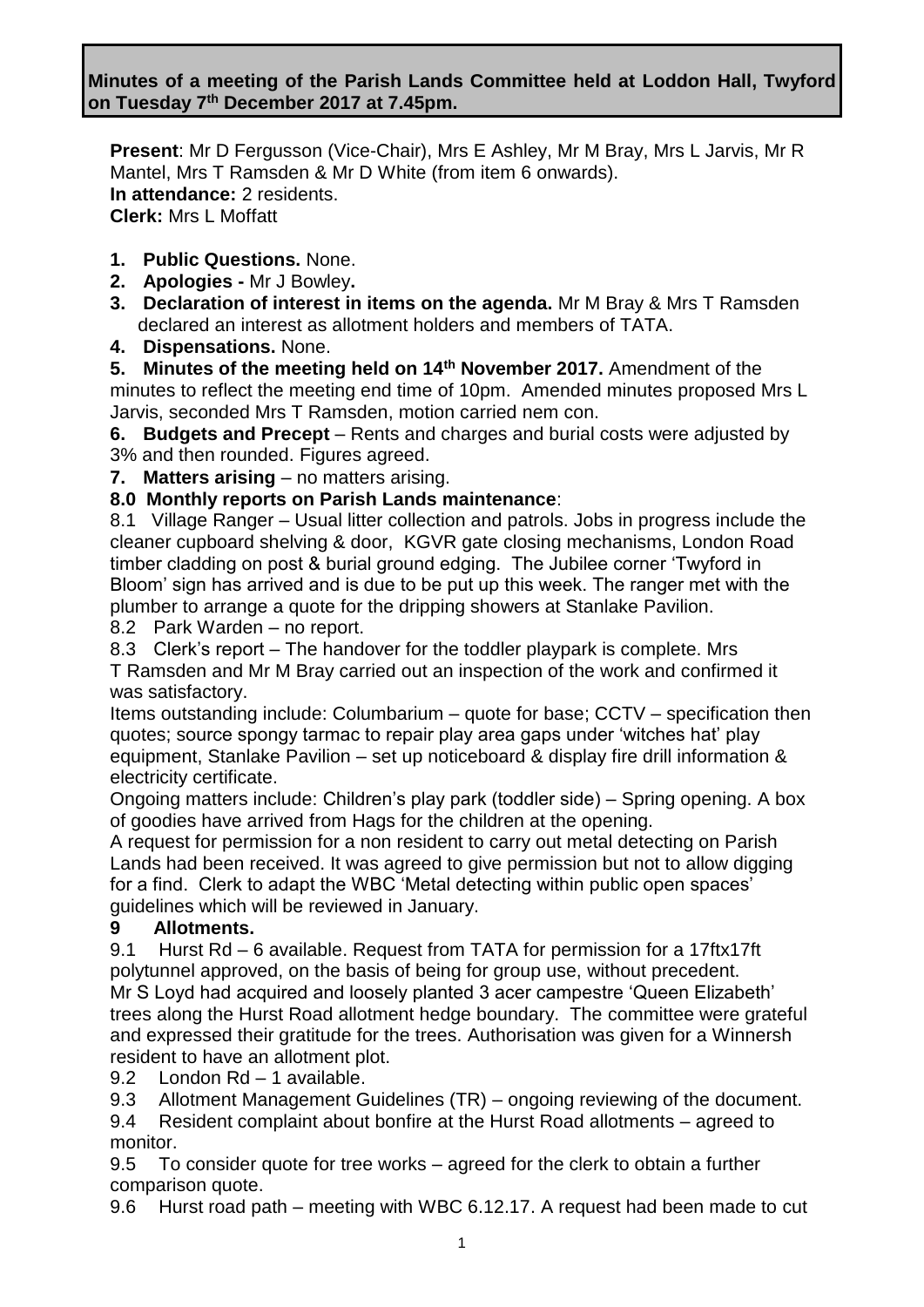the hedge back further. It was agreed, that as the hedge is cut level with the footway, then it would not be cut back further.

## **10.0 Millennium Garden, Jubilee Corner, Burial Ground & War Memorial.**

10.1 Report on cremations & burials – Tony Felton.

10.2 Report on memorials – Florence Blick - approval given to the request for a grey painted Manchester United football badge on the stone.

10.3 Resident request for Millennium garden trees to have their height reduced. Mr M Bray and Mrs T Ramsden had visited the resident and monitored the light. It was agreed to take no action.

10.4 Burial ground bin – carried forward.

10.5 Thames and Chiltern in Bloom sign (silver gilt) – due to be added in the next week.

**11.0 Bell Corner**- no items to report.

# **12.0 KGVR**

12.1 Resident gate access (paperwork for approval) – proposed Mr D White, seconded Mrs T Ramsden to accept the paperwork circulated. Morton carried unanimously.

12.2 CCTV – Clerk to meet with contact and obtain spec – carried forward. 12.3 Skate Park floodlight- agreed for the clerk to obtain further quotes from WBC /electrician.

12.4 Resident correspondence – vandalism/anti social behaviour. The resident has asked permission to add plants to the bank along the fence by his property in order to better screen his garden. Agreed for Mr M Bray and Mrs T Ramsden to take a look and report back.

## **13.0 Stanlake Meadow.**

13.1 Sports club request to consider height bar at the second entrance to Stanlake Meadow – no response from Twyford Comets.

13.2 Pitches – grass cutting [Suggestion of weekly cuts in September / October £420 and broadleaf weed spraying of the 2 junior pitches £133.72] After some consideration the committee agreed to increase the cutting for September only and approve the broad leaf spraying costs.

13.3 Quote to repair dip in Stanlake Lane pitch [£72] Proposed to accept the quote Mr D White, seconded Mrs E Ashley, motion carried unanimously.

13.4 Removal of old goals – these may be of use to the allotment holders. Failing this Clerk should ask the Ranger if he is able to cut up and dispose of.

### **14.0 Stanlake Pavilion**

14.1 To consider a project to extend the pavilion – architects letters of interest . Carried forward.

14.2 Colleton School Lease (JJ) – carried forward.

14.3 Colleton request – extra electricity points. The Colleton would like to install additional electricity points at their expense. The committee had no objection.

Agreed to delegate that Mr Mantel can approval a sketch of the proposed points. 14.4 Quotes for fire equipment – carried forward.

### **15.0 Twyford Village Fete sub committee**

Names put forward by the Full Council meeting to join the 2018 Fete Committee.

Proposed Mrs L Jarvis, seconded Mrs T Ramsden to add Mrs B Ditcham to the Fete Committee.

Membership of the Fete sub-committee stands at: Mrs B Ditcham; Mrs J Jarvis; Mr J Jarvis; Mr R Mantel; Mrs S Wisdom (non-councillor); Mr J Bowley & Mr D Fergusson (ex-officio members). Meeting to be held on Tuesday  $16<sup>th</sup>$  January 2018 at 7pm.

**16.0 Youth and Community Centre underlease** – lease for approval (JB) – carried forward.

**17.0 Risk Assessments** – the clerk had circulated a link to the risk assessments completed so far. The Stanlake pavilion / meadow reports are outstanding. Agreed to discuss in January.